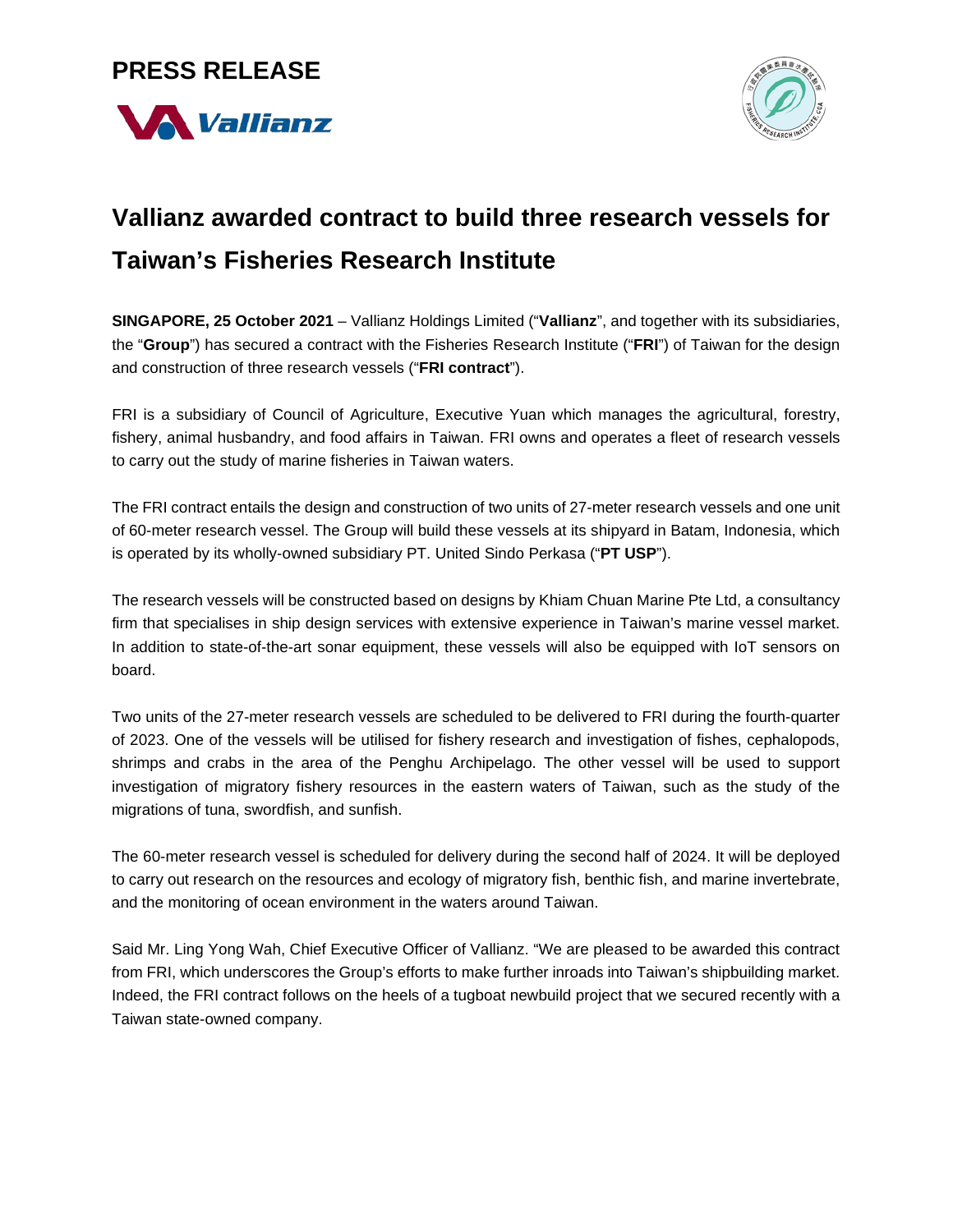## **PRESS RELEASE**





We are encouraged to see the Group gaining traction in new markets and increasing its international presence as PT USP continues to grow its customer portfolio and strengthen its shipbuilding capabilities.

PT USP is building its track record in the construction of harbour tugs and also expanding its fabrication capabilities as a subcontractor of topside steel structure work for FPSO. We believe the FRI contract will provide an opportunity for us to further enhance the breadth of our shipbuilding capabilities to include specialised research vessels."

### **About Vallianz Holdings Limited**

The Group and its associated companies are established providers of offshore support vessels and integrated offshore marine solutions to serve the needs of the global energy industry. Headquartered in Singapore, the Group and its associated companies serve major energy and national oil companies worldwide, and focus on supporting customers' offshore exploration, development and production operations. Listed on SGX-Catalist, Vallianz is helmed by an experienced management team. Today, the Group, together with its associated companies, own and operate a modern fleet of 74 vessels to provide critical support for customers' offshore oil and gas activities, and cover markets in the Middle East, Asia Pacific, and Gulf of Mexico. The Group also owns a shipyard in Batam, Indonesia.

#### **About PT USP**

Established since 2006, PT USP is a 100% owned subsidiary of the Group located in the Kabil Industry Zone of Batam, Indonesia. PT USP's shipyard in Batam serves as a marine base for vessel docking, repair, and maintenance works. The shipyard possesses strong in-house fabrication and engineering capabilities such as ship building, ship conversion, ship repair, machining works, piping repairs and installation and mechanical repair of marine equipment.

For more details about the Group, please refer to [http://www.vallianzholdings.com.](http://www.vallianzholdings.com/)

#### **About FRI**

Founded in 1929, FRI is the only fisheries research and technology institution affiliated to the Taiwanese government. Formerly known as the Fisheries Research Institute of the Governor's Office in Taiwan, the headquarter is located in the city of Keelung in Northern Taiwan, and comprises four Research Divisions, namely Planning and Information, Marine Fisheries, Aquaculture and Seafood Technology.

For more information about FRI, please refer to<https://www.tfrin.gov.tw/>